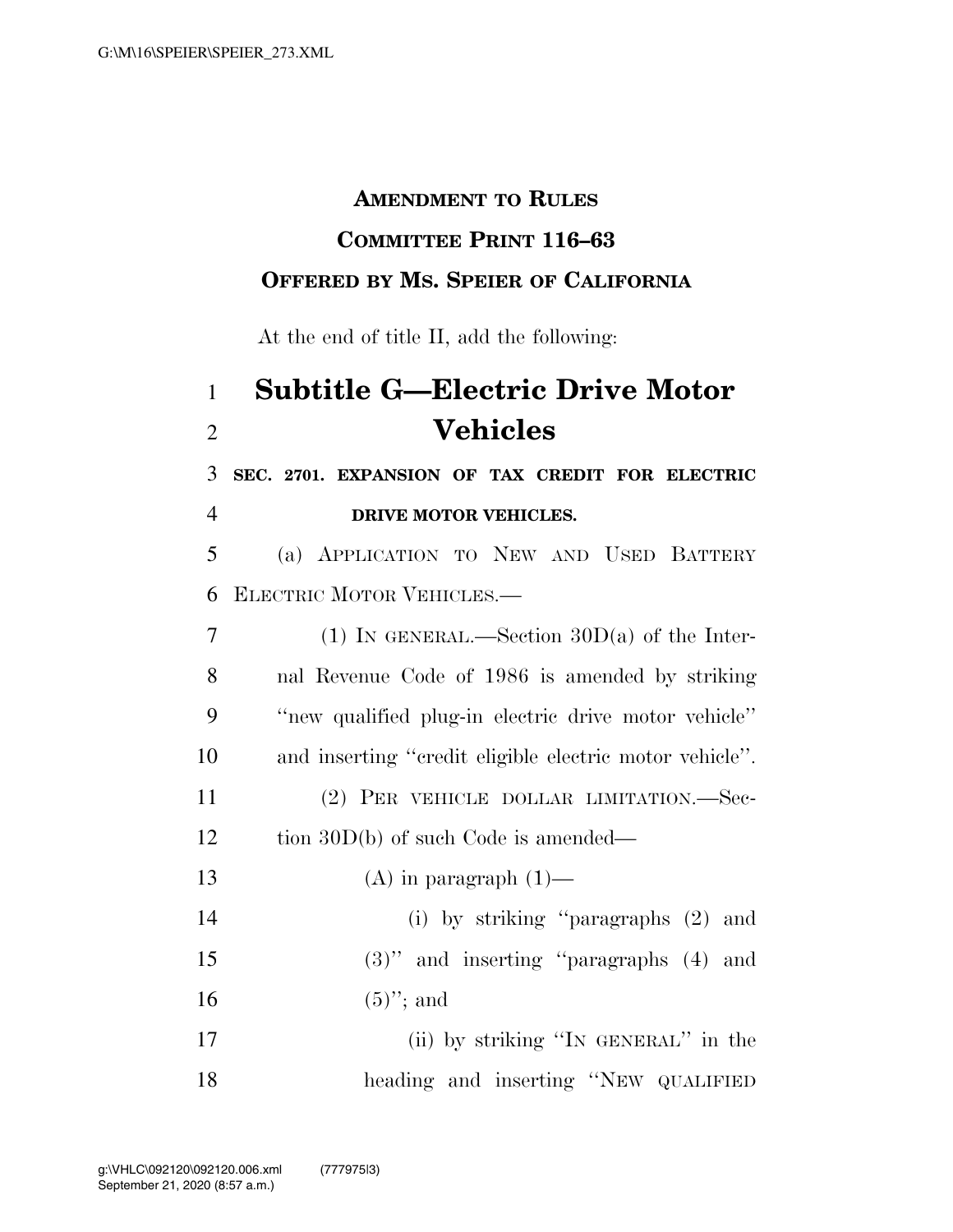| $\mathbf{1}$   | PLUG-IN ELECTRIC DRIVE MOTOR VEHI-                      |
|----------------|---------------------------------------------------------|
| $\overline{2}$ | CLES";                                                  |
| 3              | (B) by redesignating paragraphs (2) and                 |
| $\overline{4}$ | $(3)$ as paragraphs $(4)$ and $(5)$ , respectively, and |
| 5              | inserting after paragraph (1) the following new         |
| 6              | paragraphs:                                             |
| $\tau$         | "(2) NEW BATTERY ELECTRIC MOTOR VEHI-                   |
| 8              | CLES.                                                   |
| 9              | "(A) IN GENERAL.—The amount deter-                      |
| 10             | mined under this subsection with respect to any         |
| 11             | new battery electric motor vehicle is—                  |
| 12             | "(i) $$12,000$ (\$15,000 in the case of                 |
| 13             | new battery electric motor vehicles ac-                 |
| 14             | quired after December 31, 2020, and be-                 |
| 15             | fore the date which is 5 years after the                |
| 16             | date of the enactment of the Clean Econ-                |
| 17             | omy Jobs and Innovation Act) if the price               |
| 18             | of such vehicle is not more than $$35,000$ ,            |
| 19             | and                                                     |
| 20             | "(ii) $$7,500$ if the price of such vehi-               |
| 21             | cle is greater than $$35,000$ .                         |
| 22             | "(B) DETERMINATION OF PRICE.-For                        |
| 23             | purposes of this paragraph, the term 'price'            |
| 24             | means-                                                  |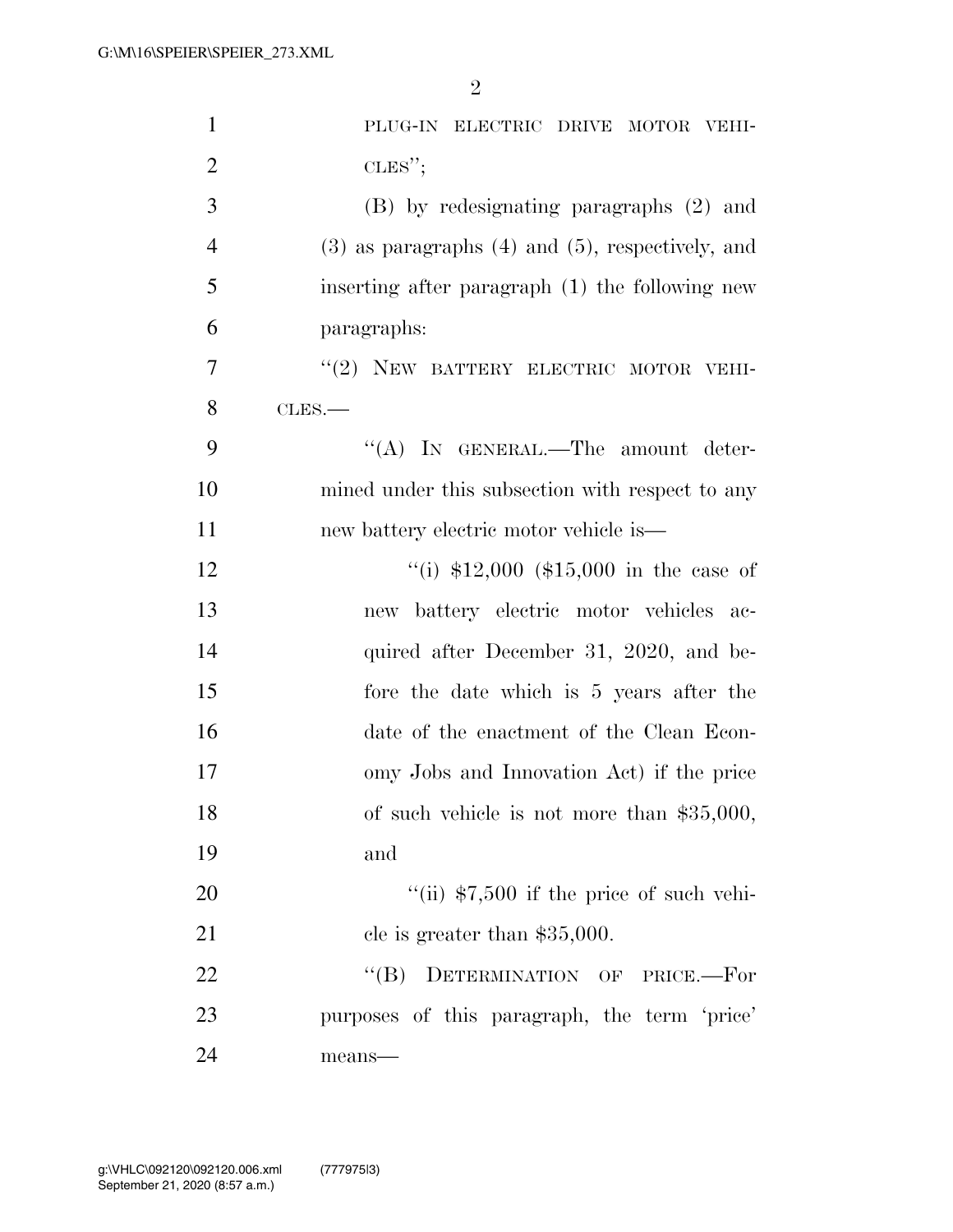| $\mathbf{1}$   | "(i) except as provided in clause (ii),           |
|----------------|---------------------------------------------------|
| $\overline{2}$ | the final sales price agreed upon by the          |
| 3              | taxpayer and the person from whom the             |
| $\overline{4}$ | taxpayer acquires such vehicle (determined        |
| 5              | without regard to any taxes or fees im-           |
| 6              | posed by any State or local government),          |
| $\tau$         | and                                               |
| 8              | "(ii) in the case of a lease, the price           |
| 9              | of the vehicle stated in the lease agreement      |
| 10             | between the lessor and lessee (as so deter-       |
| 11             | mined).                                           |
| 12             | "(3) USED BATTERY ELECTRIC MOTOR VEHI-            |
| 13             | CLES.—The amount determined under this sub-       |
| 14             | section with respect to any used battery electric |
| 15             | motor vehicle is—                                 |
| 16             | "(A) $$5,000$ if the taxpayer trades in a ve-     |
| 17             | hicle that is powered by an internal combustion   |
| 18             | engine in connection with the taxpayer's acqui-   |
| 19             | sition of such used battery electric motor vehi-  |
| 20             | cle, and                                          |
| 21             | "(B) $\text{\$0 in any other case."}$ ; and       |
| 22             | $(C)$ in paragraph $(5)$ (as so redesignated),    |
| 23             | by striking "a vehicle" and inserting "a new      |
| 24             | qualified plug-in electric drive motor vehicle".  |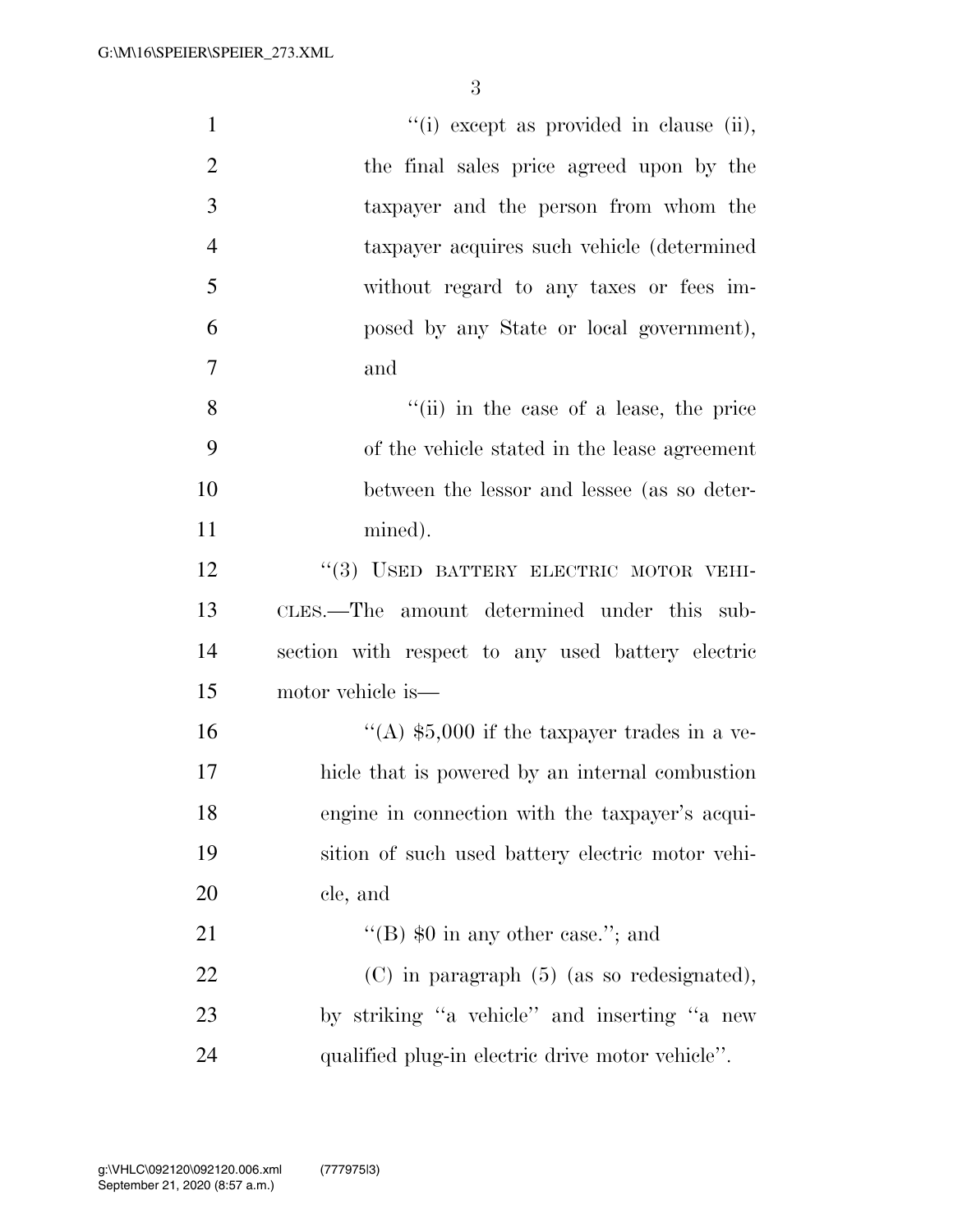| $\mathbf{1}$   | (3) CREDIT ELIGIBLE ELECTRIC MOTOR VEHI-                    |
|----------------|-------------------------------------------------------------|
| $\overline{2}$ | CLE.—Section $30D(d)$ of such Code is amended—              |
| 3              | (A) by redesignating paragraphs $(2)$ , $(3)$ ,             |
| $\overline{4}$ | and $(4)$ as paragraphs $(5)$ , $(6)$ , and $(7)$ , respec- |
| 5              | tively;                                                     |
| 6              | (B) by redesignating paragraph (1) as                       |
| 7              | paragraph $(2)$ ;                                           |
| 8              | $(C)$ in paragraph $(2)$ (as so redesig-                    |
| 9              | $nated)$ —                                                  |
| 10             | (i) in subparagraph $(F)$ , by inserting                    |
| 11             | "utilizes an internal combustion engine                     |
| 12             | and" before "is propelled"; and                             |
| 13             | (ii) by striking "IN GENERAL" in the                        |
| 14             | heading and inserting "NEW QUALIFIED                        |
| 15             | PLUG-IN ELECTRIC DRIVE MOTOR VEHI-                          |
| 16             | CLE''                                                       |
| 17             | (D) by striking all that precedes paragraph                 |
| 18             | $(2)$ (as so redesignated) and inserting the fol-           |
| 19             | lowing:                                                     |
| 20             | "(d) CREDIT ELIGIBLE MOTOR VEHICLE.—For pur-                |
| 21             | poses of this section—                                      |
| 22             | "(1) CREDIT ELIGIBLE MOTOR VEHICLE.—The                     |
| 23             | term 'credit eligible motor vehicle' means—                 |
| 24             | $\lq\lq$ a new qualified plug-in electric drive             |
| 25             | motor vehicle,                                              |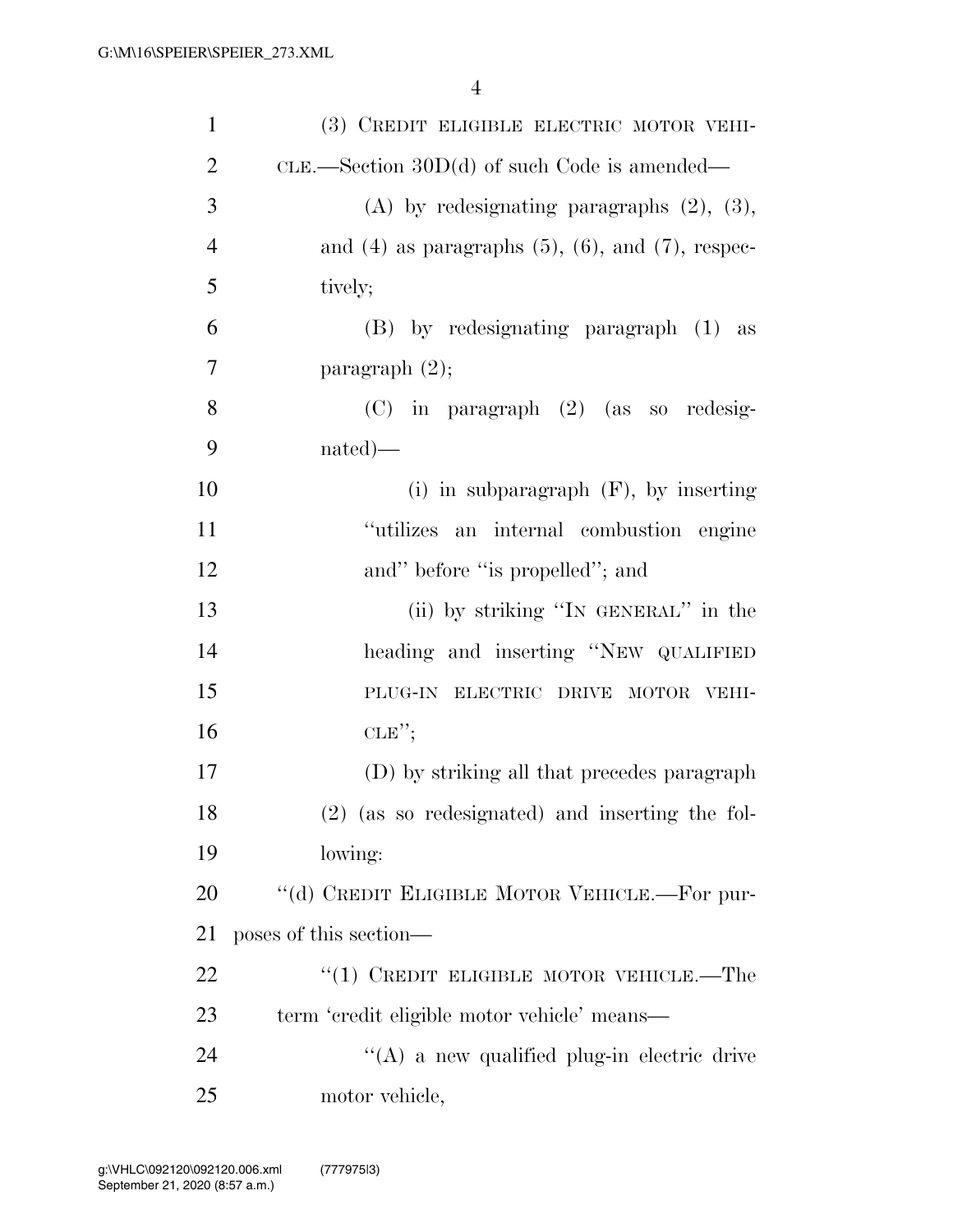| $\mathbf{1}$   | $\lq\lq (B)$ a new battery electric motor vehicle,  |
|----------------|-----------------------------------------------------|
| $\overline{2}$ | and                                                 |
| 3              | "(C) a used battery electric motor vehi-            |
| $\overline{4}$ | $ele.'$ ; and                                       |
| 5              | $(E)$ by inserting after paragraph $(2)$ (as so     |
| 6              | redesignated) the following new paragraphs:         |
| 7              | "(3) NEW BATTERY ELECTRIC MOTOR VEHI-               |
| 8              | CLE.—The term 'new battery electric motor vehicle'  |
| 9              | means a motor vehicle—                              |
| 10             | $\lq\lq$ which meets the requirements of sub-       |
| 11             | paragraphs $(A)$ through $(E)$ of paragraph $(2)$ , |
| 12             | $\lq\lq$ (B) which is powered by a battery electric |
| 13             | drive train,                                        |
| 14             | "(C) which produces zero exhaust emis-              |
| 15             | sions of any criteria pollutant (including any      |
| 16             | precursor pollutant) or greenhouse gas (other       |
| 17             | than emissions from air conditioning systems)       |
| 18             | under any possible operational modes or condi-      |
| 19             | tions,                                              |
| 20             | $\lq\lq$ the battery cell, battery pack, battery    |
| 21             | cooling system, and battery management sys-         |
| 22             | tem of which are all manufactured in the            |
| 23             | United States, and                                  |
| 24             | " $(E)$ the assembly of which is in the             |
| 25             | United States.                                      |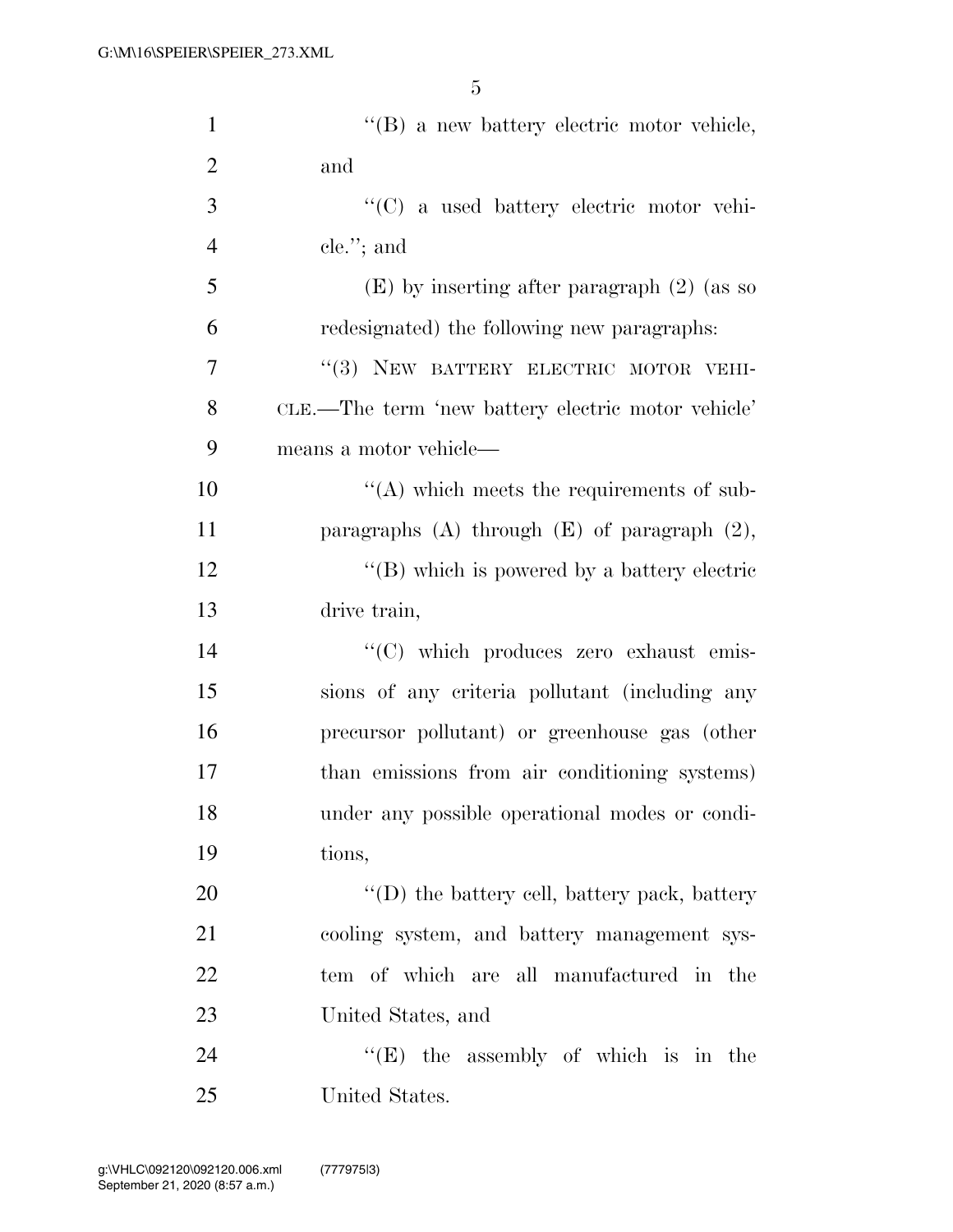| $\mathbf{1}$   | "(4) USED BATTERY ELECTRIC MOTOR VEHI-             |
|----------------|----------------------------------------------------|
| $\overline{2}$ | $CLE$ .                                            |
| 3              | "(A) IN GENERAL.—The term 'used bat-               |
| $\overline{4}$ | tery electric motor vehicle' means a motor vehi-   |
| 5              | $ele-$                                             |
| 6              | "(i) the original use of which com-                |
| $\tau$         | mences with a person other than the tax-           |
| 8              | payer,                                             |
| 9              | "(ii) which meets the requirements of              |
| 10             | subparagraphs $(B)$ through $(E)$ of para-         |
| 11             | $graph(2)$ , and                                   |
| 12             | "(iii) which meets the requirements of             |
| 13             | subparagraphs $(B)$ through $(E)$ of para-         |
| 14             | $graph(3)$ .                                       |
| 15             | "(B) ONLY 1 CREDIT PER VEHICLE.— $No$              |
| 16             | credit shall be allowed under this section with    |
| 17             | respect to any used battery electric motor vehi-   |
| 18             | cle placed in service by the taxpayer if a credit  |
| 19             | is allowable under this section by reason of such  |
| 20             | vehicle being placed in service at any time prior  |
| 21             | to the time that such vehicle is placed in service |
| 22             | by the taxpayer (other than a credit which is so   |
| 23             | allowable by reason of such vehicle being a new    |
| 24             | battery electric motor vehicle).".                 |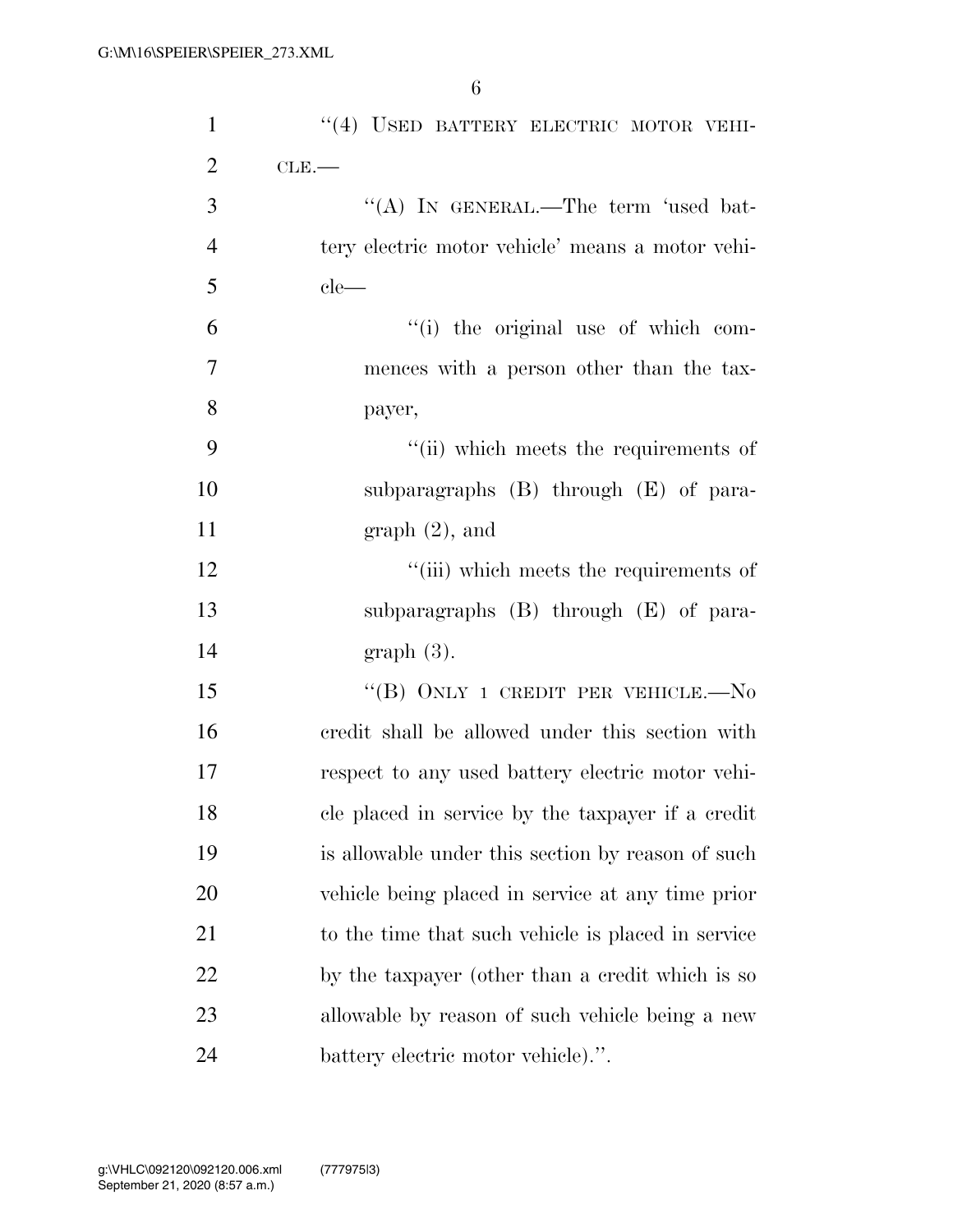| $\mathbf{1}$   | (b) CARRYOVER OF PERSONAL CREDIT.-Section         |
|----------------|---------------------------------------------------|
| $\overline{2}$ | $30D(c)(2)$ of such Code is amended—              |
| 3              | (1) by striking "For purposes" and inserting      |
| $\overline{4}$ | the following:                                    |
| 5              | "(A) IN GENERAL.—For purposes"; and               |
| 6              | $(2)$ by adding at the end the following new sub- |
| 7              | paragraph:                                        |
| 8              | "(B) CARRYBACK AND CARRYFORWARD OF                |
| 9              | UNUSED CREDITS.-                                  |
| 10             | "(i) IN GENERAL.—If the credit de-                |
| 11             | scribed in subparagraph (A) exceeds the           |
| 12             | limitation imposed by section $26(a)$ for the     |
| 13             | taxable year reduced by the sum of the            |
| 14             | credits allowable under subpart A (deter-         |
| 15             | mined without regard to the credit de-            |
| 16             | scribed in subparagraph $(A)$ ), such excess      |
| 17             | shall be—                                         |
| 18             | $\lq (I)$ carried back to the taxable             |
| 19             | year preceding the taxable year in                |
| 20             | which such amount arose, and                      |
| 21             | "(II) carried forward to the $5$                  |
| 22             | taxable years following the taxable               |
| 23             | year in which such amount arose.                  |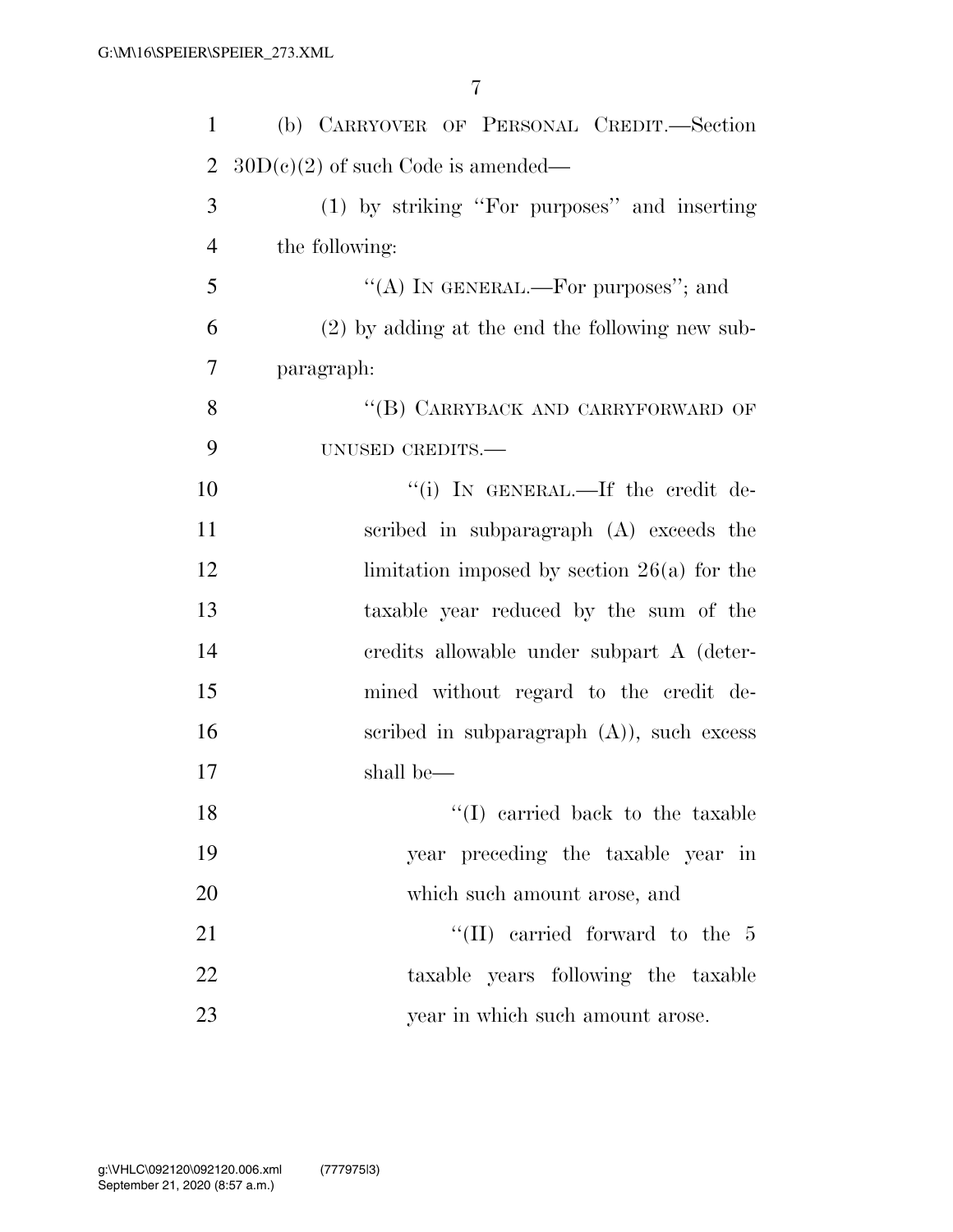| $\mathbf{1}$   | "(ii) LIMITATION.—For purposes of                      |
|----------------|--------------------------------------------------------|
| $\overline{2}$ | clause (i), the amount of credit carried               |
| 3              | back or forward under such clause—                     |
| $\overline{4}$ | "(I) shall be taken into account                       |
| 5              | as a credit described in subparagraph                  |
| 6              | (A) for the taxable year to which car-                 |
| $\overline{7}$ | ried (except, in the case of a                         |
| 8              | carryback, such amount shall not be                    |
| 9              | taken into account for purposes of ap-                 |
| 10             | plying clause (i) to such taxable year),               |
| 11             | and                                                    |
| 12             | $\lq\lq$ (II) such amounts shall<br>be                 |
| 13             | treated as used on a first-in, first-out               |
| 14             | basis, determined on the basis of the                  |
| 15             | taxable year in which such amount                      |
| 16             | arose.".                                               |
| 17             | (c) ASSIGNMENT OF CREDIT TO FINANCING ENTI-            |
| 18             | $TY.$ Section 30D(f) of such Code is amended by adding |
| 19             | at the end the following new paragraph.                |
| 20             | $``(8)$ CREDIT MAY BE ASSIGNED TO FINANCING            |
| 21             | ENTITY.                                                |
| <u>22</u>      | "(A) IN GENERAL.—In the case of a credit               |
| 23             | determined under subsection (a) with respect to        |
| 24             | a new qualified plug-in electric drive motor ve-       |
| 25             | hicle or a new battery electric motor vehicle, the     |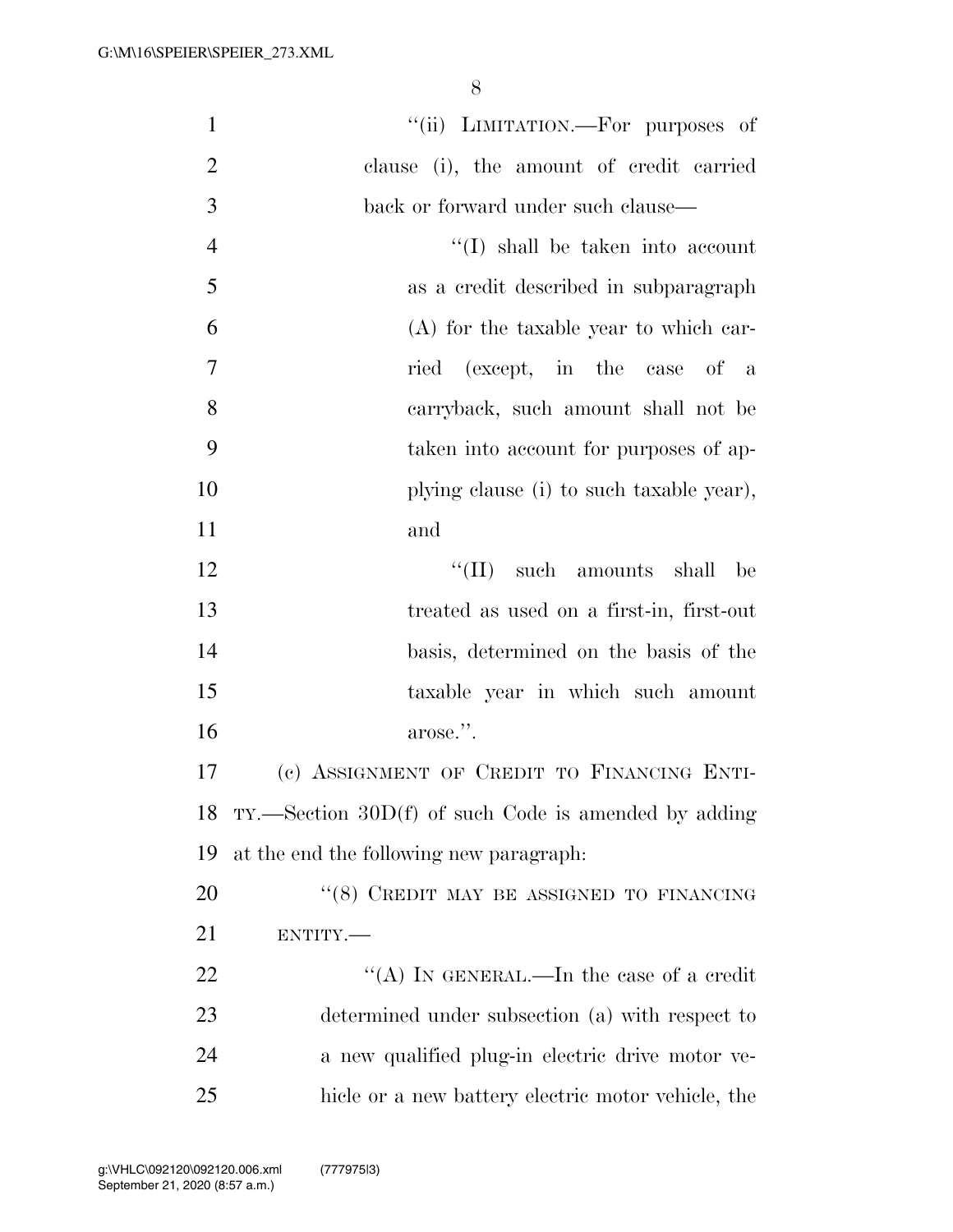taxpayer to whom such credit would (but for this paragraph) be allowed under subsection (a) for any taxable year may assign such credit to the person who financed the purchase (or lease of at least 2 years) of such vehicle. Any person to whom such credit is assigned under the pre- ceding sentence shall be treated for purposes of this title as the taxpayer who placed such vehi-cle in service.

10 "(B) DISCLOSURE REQUIREMENT.—Sub- paragraph (A) shall not apply with respect to any vehicle unless the person to whom the cred- it is assigned clearly discloses in writing to the taxpayer the amount of the credit allowable under subsection (a) with respect to such vehi- cle (determined without regard to subsection 17 (e)).".

18 (d) MODIFICATION OF TERMINATION OF CREDIT. (1) REPEAL OF MANUFACTURERS LIMITA-

 TION.—Section 30D of such Code is amended by striking subsection (e).

22 (2) TERMINATION OF CREDIT.—Section 30D of such Code is amended by adding at the end the fol-lowing new subsection: